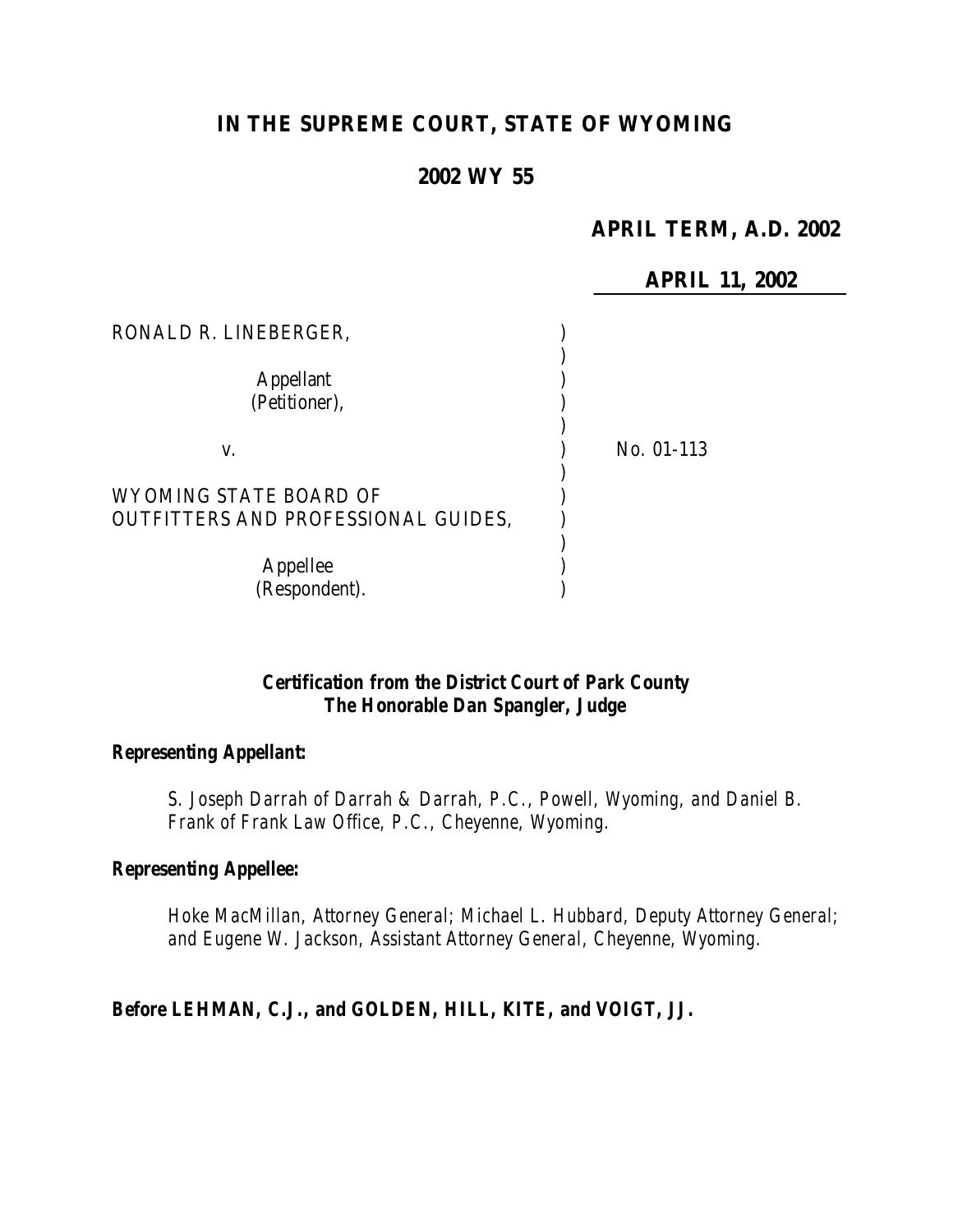### **VOIGT, Justice.**

[¶1] This case comes before us in the form of a Petition for Review of Agency Action, certified to this Court by the district court pursuant to W.R.A.P. 12.09. Ronald R. Lineberger (the appellant) raises nine separate issues in contesting the decision of the Wyoming State Board of Outfitters and Professional Guides (the Board) to deny his 2000 application for a professional guide license. While we conclude that the issues have been rendered moot by the passage of time, we do hold, since the issue will no doubt continue to arise, that the Board exceeded its authority by imposing a condition on the appellant's license to the effect that he would voluntarily relinquish his license if convicted of violating *any* state or federal law.

## **ISSUES**

- [¶2] The appellant states the issues as follows:
	- 1. Did the Board exceed its statutory authority, abuse its discretion, and act arbitrarily and capriciously when it required petitioner, as a condition of obtaining his professional guide license, to sign a waiver agreement which provided that he would forfeit his license in the event he was convicted for violation of any law?
	- 2. Did the Board exceed its statutory authority, abuse its discretion, and act arbitrarily and capriciously when it refused to renew petitioner's guide license on the basis that he was convicted of violating a law which was unrelated to the occupation of guiding?
	- 3. Did the Board exceed its legal authority, act arbitrarily and capriciously, abuse its discretion, and act not otherwise in accordance with the law when it required petitioner to execute the waiver agreement after petitioner was already licensed in 1989?
	- 4. Was the Board's interpretation of the waiver agreement in which it interpreted the agreement to require petitioner to forfeit his guide's license in the event that he is convicted of violating any law proper and an abuse of discretion, or is the waiver agreement limited to violations of law related to a candidate's fitness to be a professional guide?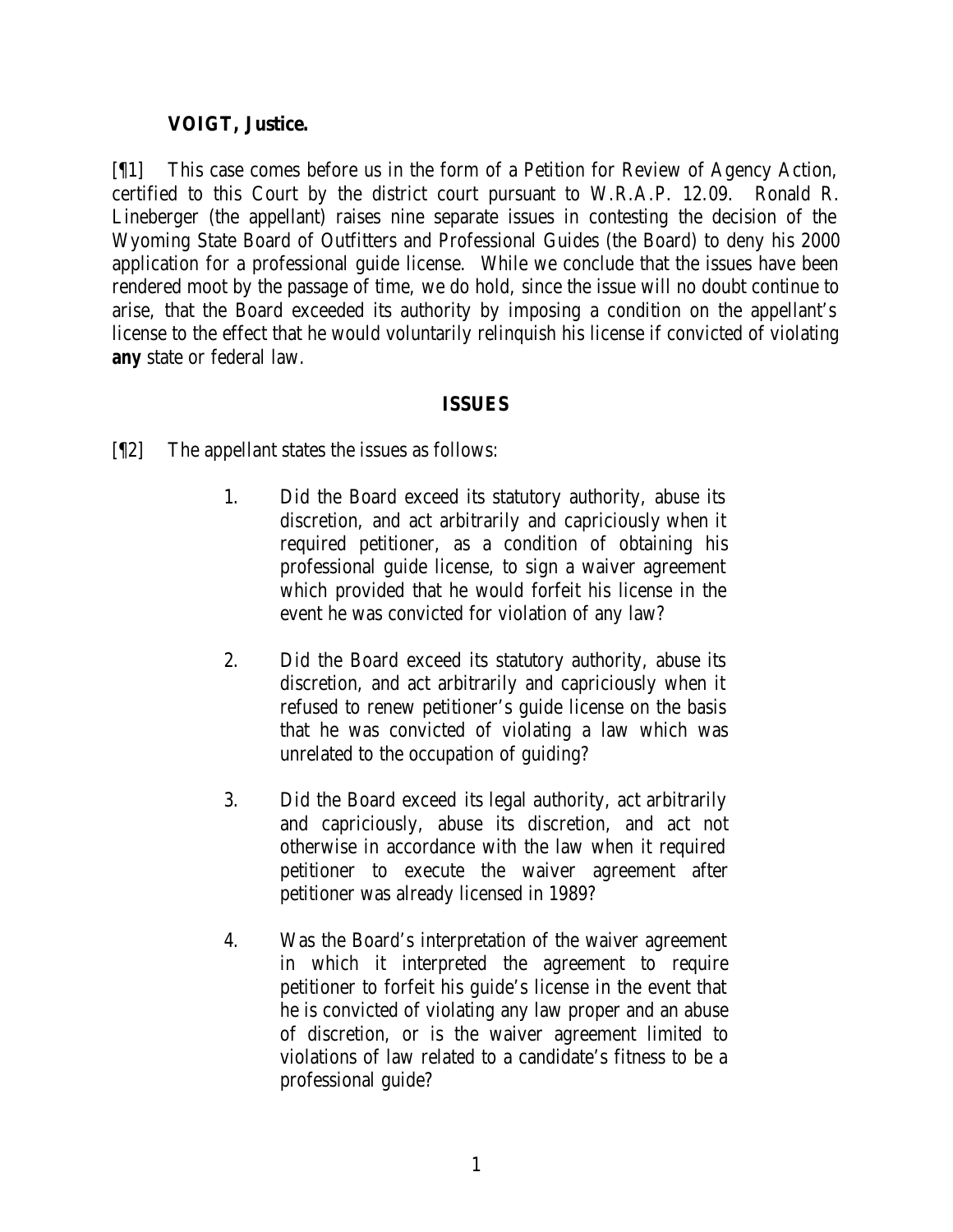- 5. Does the administrative record contain substantial evidence to support the Board's decision to deny petitioner's application?
- 6. Did the Board include improper findings of fact outside of the administrative record?
- 7. Did a Board member who took part in the investigation improperly refuse to recuse himself from deliberations in violation of Wyo. Stat. § 16-3-111?
- 8. Did the Board engage in prohibited *post hoc* rationalization decision-making when it stated on the record that its decision was to deny petitioner's application, but ordered the parties to file proposed findings of fact and conclusions of law to support the Board's decision?
- 9. Was the Board's decision arbitrary and capricious, an abuse of discretion and otherwise not otherwise in accordance with the law?

The Board reduces these issues to the following:

- I. Whether the Board had authority to require Lineberger to sign a waiver before issuing Lineberger a conditional professional guide's license.
- II. Whether the Board was correct in denying Lineberger's application for a professional guide's license.
- III. Whether the process was tainted when the Board member refused to recuse himself.

[¶3] For the reasons set forth more fully below, we will directly answer only the following question:

> May the Board condition the granting of a professional guide's license upon a licensee's agreement that he will voluntarily relinquish the license in the event that he is convicted of violating *any* state or federal law?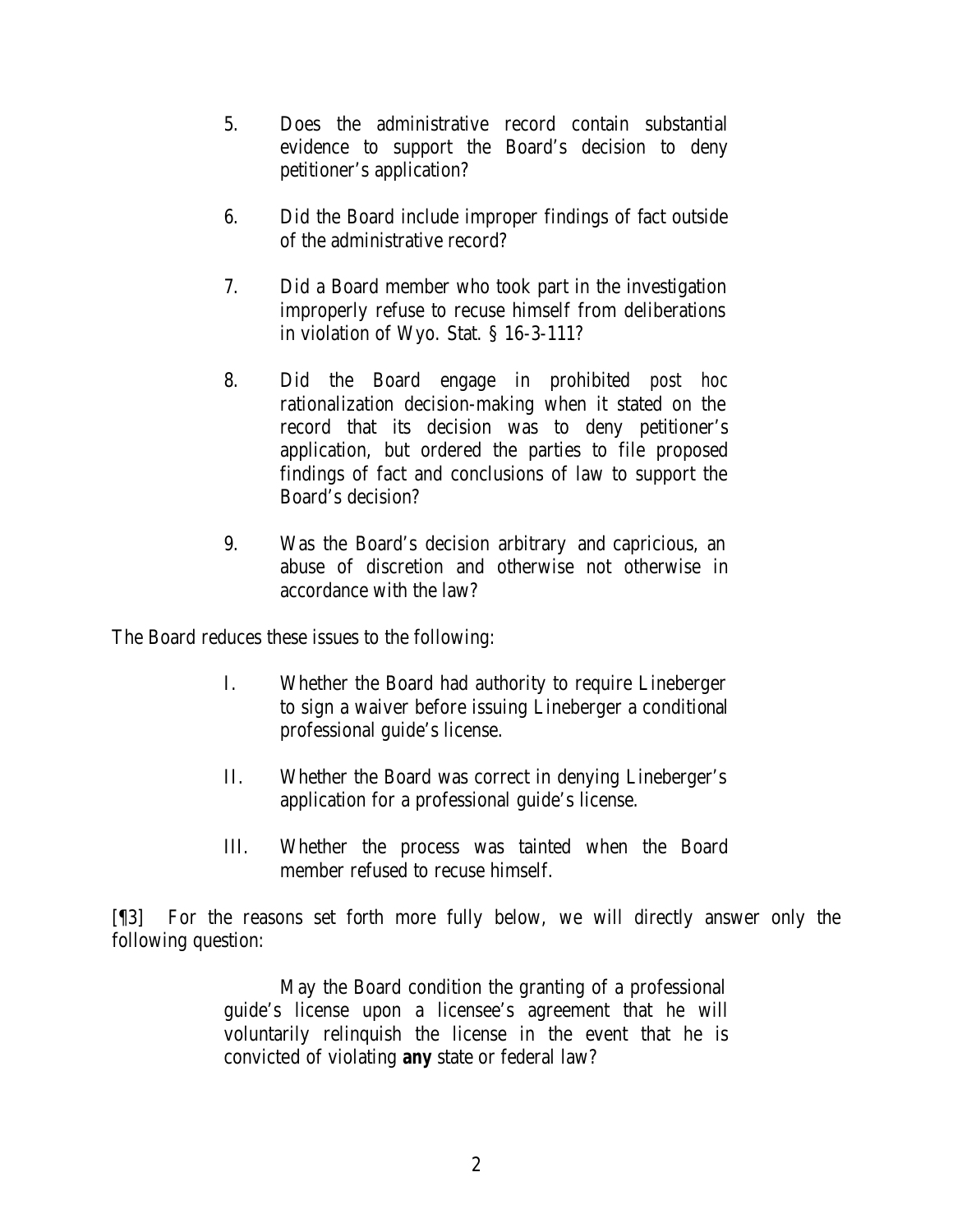#### **THE STATUTORY CONSTRUCT**

[¶4] Non-residents may not hunt big or trophy game animals on wilderness areas in Wyoming unless accompanied by a licensed professional guide or a resident guide. Wyo. Stat. Ann. § 23-2-401(a) (Lexis Supp. 2000). The Board is responsible for licensing guides under Wyo. Stat. Ann. § 23-2-410 (LexisNexis 2001):

(a) The board shall:

\* \* \*

(ii) Carry out the provisions of this act and in accordance with the Wyoming Administrative Procedure Act, adopt necessary rules and regulations for carrying out this act including requirements for training, experience and knowledge of relevant law and rules and regulations as may be imposed upon outfitters and professional guides, the content and requirements for examination of license applicants and other necessary and reasonable rules[.]

\* \* \*

(c) The board shall license and regulate outfitters and professional guides in this state and shall:

> (i) Examine applicants for licensure under this act;

> (ii) Deny or approve applications for licensure and may revoke or suspend licenses in accordance with this act and its rules and regulations;

> (iii) Conduct hearings upon complaints received relative to licensees;

> (iv) Impose reasonable restrictions and limitations upon licensees as necessary to implement this act;

> (v) Designate areas within the state as recommended by the commission for game management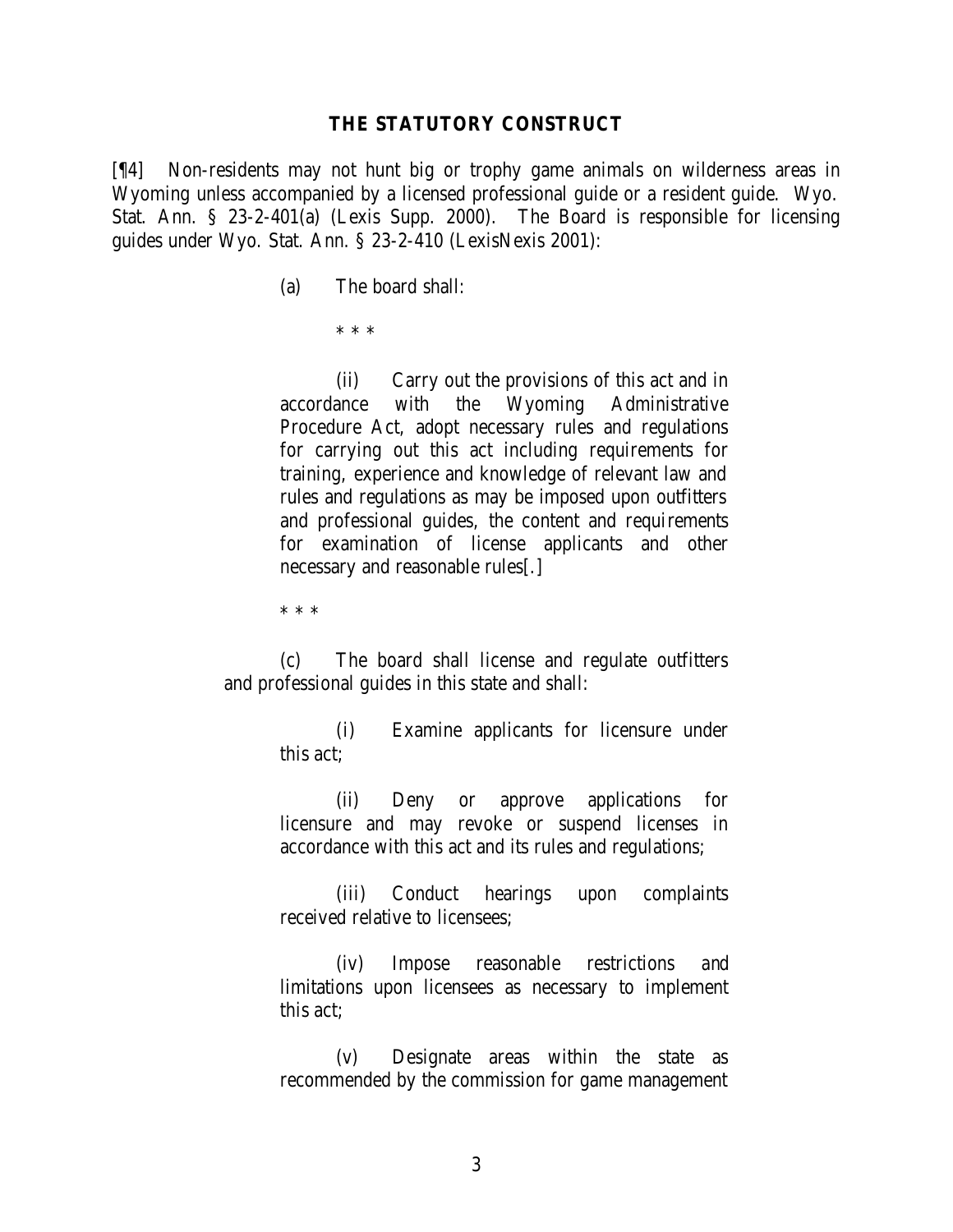purposes in which a licensee may conduct outfitting or professional guiding under the license[.]

[¶5] Specific statutory qualifications for a professional guide's license are contained in Wyo. Stat. Ann. § 23-2-412(a) (LexisNexis 2001):

> (a) An applicant for a professional guide's license under this act shall meet the following qualifications:

> > (i) At least eighteen (18) years of age;

(ii) Employed by or operating under an independent contract with a licensed outfitter[.]

The same statute, in subsection (e), adds the following requirements:

In addition to subsection (a) of this section, an applicant for a professional guide's license shall report:

> (i) Any conviction or forfeiture of any bond amount for a violation of federal or state law or applicable regulation relating to wildlife, game and fish within five (5) years before the date of filing license application;

> > (ii) Any felony conviction; and

(iii) Any conviction for a violation of federal or state law relating to criminal fraud and occurring within five (5) years prior to the date of filing application.

[¶6] The Board's authority to require examination before licensure is found in Wyo. Stat. Ann. § 23-2-413 (LexisNexis 2001). Under subsection (c) of that section, the Board is authorized to "investigate the qualifications of the applicant to ensure compliance with this act." Once the applicant has passed the required examination and the Board has "determine[d] the applicant is otherwise in compliance with the requirements of this act and its rules and regulations," the Board "may" issue a license. Wyo. Stat. Ann. § 23-2- 414(a) (LexisNexis 2001).

[¶7] Of specific significance to the issue at hand is the limitation found in Wyo. Stat. Ann. § 23-2-414(b):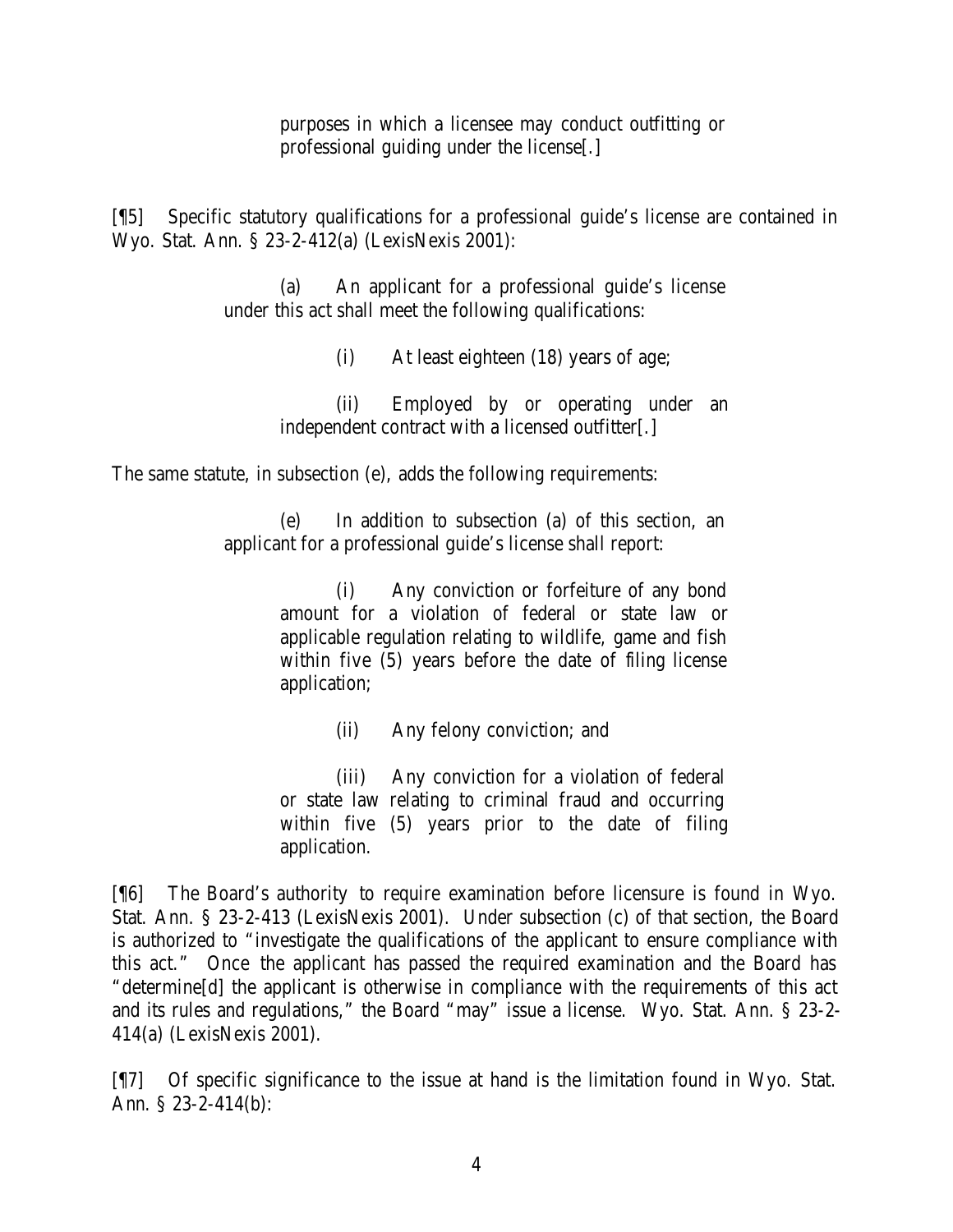A license issued under this act is valid for the calendar year in which issued and shall expire on December 31 of that year unless earlier expiring pursuant to W.S. 23-2-412(b) or otherwise suspended or revoked.

### **FACTS**

[¶8] In 1993, the appellant was convicted of three federal wildlife-related felonies. He served a year in prison and three years of probation. In 1998, the appellant applied to the Board for a professional guide's license. The Board granted the application, but only after conditioning the license for a period of five years. The appellant signed an agreement on August 10, 1998, with the following specific condition:

> I agree to a five year conditional license, wherein if I am convicted of violating any game & fish, Board law or rule and regulation, Forest Service, State or Federal law for this duration, I will voluntarily relinquish my guide's license to the Board and I waive any right to appeal or hearing procedure.

[¶9] The appellant received his conditional professional guide's license in 1998 and again in 1999.<sup>1</sup> He applied again on June 20, 2000. His application was not granted; instead, it was returned to him with instructions to appear before the Board at its next meeting so renewal could be considered in light of the appellant's "current conviction." That "current conviction" is the basis of the present petition for review.

[¶10] On June 9, 2000, a Judgment and Sentence was entered in the County Court of Park County, Wyoming (now referred to as Circuit Court), adjudicating the appellant guilty of two counts of misdemeanor property destruction. The convictions were the result of a plea agreement between the appellant and the Park County and Prosecuting Attorney. The Judgment and Sentence neither mentions the nature of the property destroyed nor names the recipient of the \$4,000.00 in restitution ordered to be paid by the appellant. The only hint that the charges may have involved wildlife is the following paragraph in the Written Plea Agreement of Defendant:

> 7. The State of Wyoming further expressly represents and agrees that no other criminal charges or investigations whether they be State and/or Local will be filed, sought

<sup>1</sup> We made it clear in *Wyoming Bd. of Outfitters and Professional Guides v. Clark*, 2002 WY 24, ¶ 13, 39 P.3d 1106, 1109 (Wyo. 2002), that "the Board is expressly limited to granting a guide license for a period of no more than a one-year period" and that the Board could not issue a multi-year license even if it desired to do so.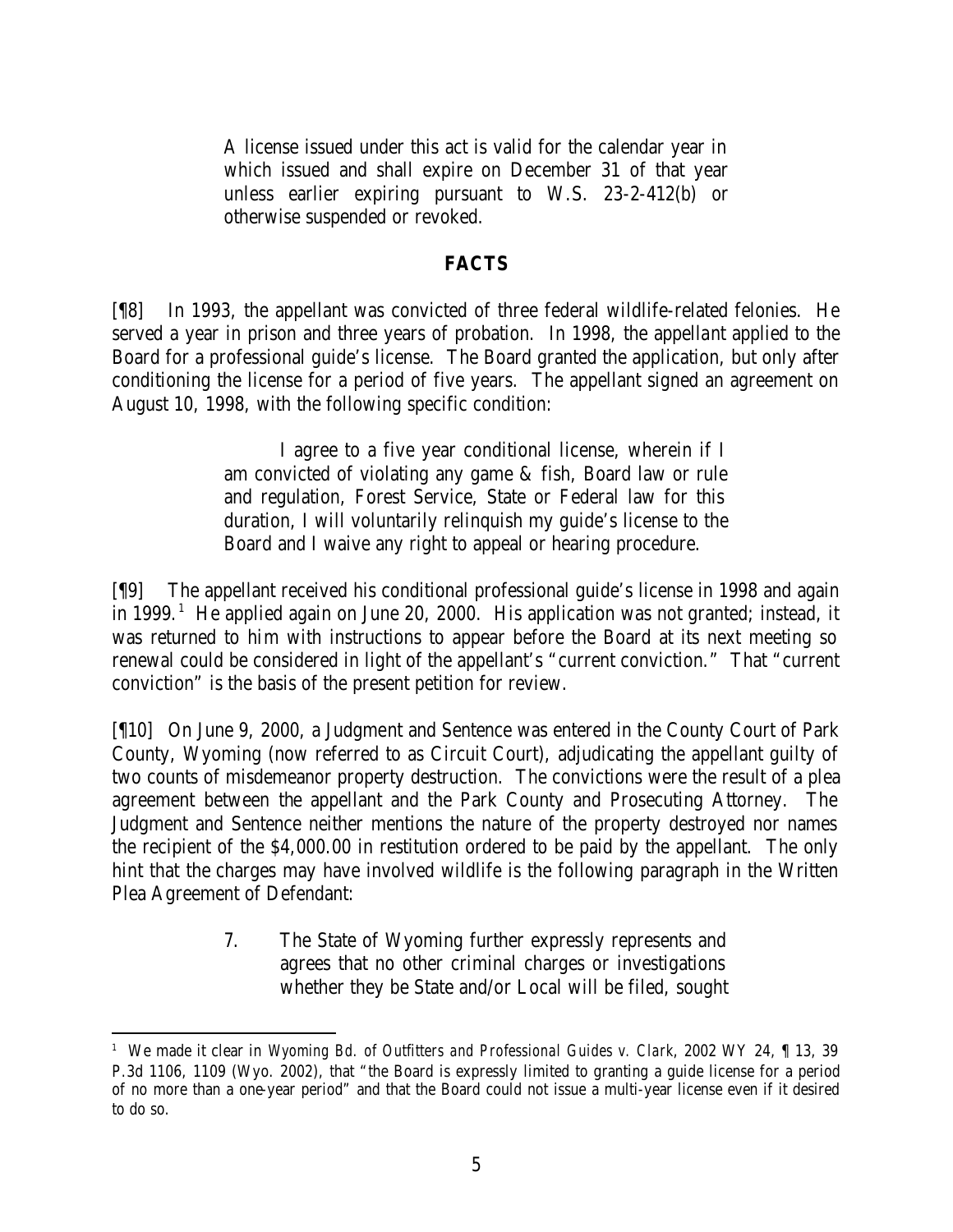and/or pursued pursuant as against the Defendant, Mr. Ronald R. Lineberger, as relates to the original criminal information filed in this matter, and including any copper tags attached to the snares or traps inscribed with the name Ronald R. Lineberger the same or similar to such tags presently in the possession of the State of Wyoming, and referenced as State of Wyoming v. Ronald R. Lineberger, Criminal No. Cr-9909-4- COD.

[¶11] It is at this point that we must digress a bit to at least mention how odd it is that we are called upon in this case to decide whether the Board may condition a professional guide's license upon the violation of *any* law as opposed to a *wildlife* or *game and fish* law. Appendix E attached to the Board's appellate brief is a copy of the original Summons issued to the appellant in October 1999, in Case No. CR-9909-4-COD. That summons alleges three counts of wanton destruction of a big or trophy game animal and one count of failing to report the unlawful trapping of a deer. No doubt, it is within the province of the Park County and Prosecuting Attorney's duties to plea bargain a violation of the game and fish statutes to a violation of the criminal code. Unfortunately, however, the divergence between the original charges and the eventual convictions precipitated an administrative process that cannot be characterized as a search for the truth. Eventually, even the Board joined the appellant's attempt to pretend that the "current conviction" had nothing to do with wildlife.

[¶12] The appellant appeared at the Board's regular meeting on August 26, 2000. Since the conditions imposed by the Board in 1998 were still in effect, the minutes of the meeting reflect the appellant's appearance as being "for violating the terms of the issuance of his 1998 Professional Guide's license." A lengthy discussion ensued at the meeting between Board members and the appellant, with the Board members trying to get the appellant to admit that the property destruction convictions involved the destruction of wildlife, and with the appellant eventually "claiming the Fifth Amendment" in response. The end result was Board denial of the appellant's 2000 application.

[¶13] The appellant requested a contested case hearing following the denial of his application. The Board held that hearing on February 27, 2001. What transpired at that hearing is remarkable, for several reasons. The first thing that should be noted is that the license application being considered was for the year 2000. Wyo. Stat. Ann. § 23-2-414(b) mandates that, had such a license been granted, it would have been valid only until December 31, 2000. The contested case hearing took place nearly two months after that date. While counsel and the hearing examiner grappled with the question of whether the matter before the Board was the denial of a new application or denial of a renewal application, they never squarely faced the fact that any application for a 2000 license was moot.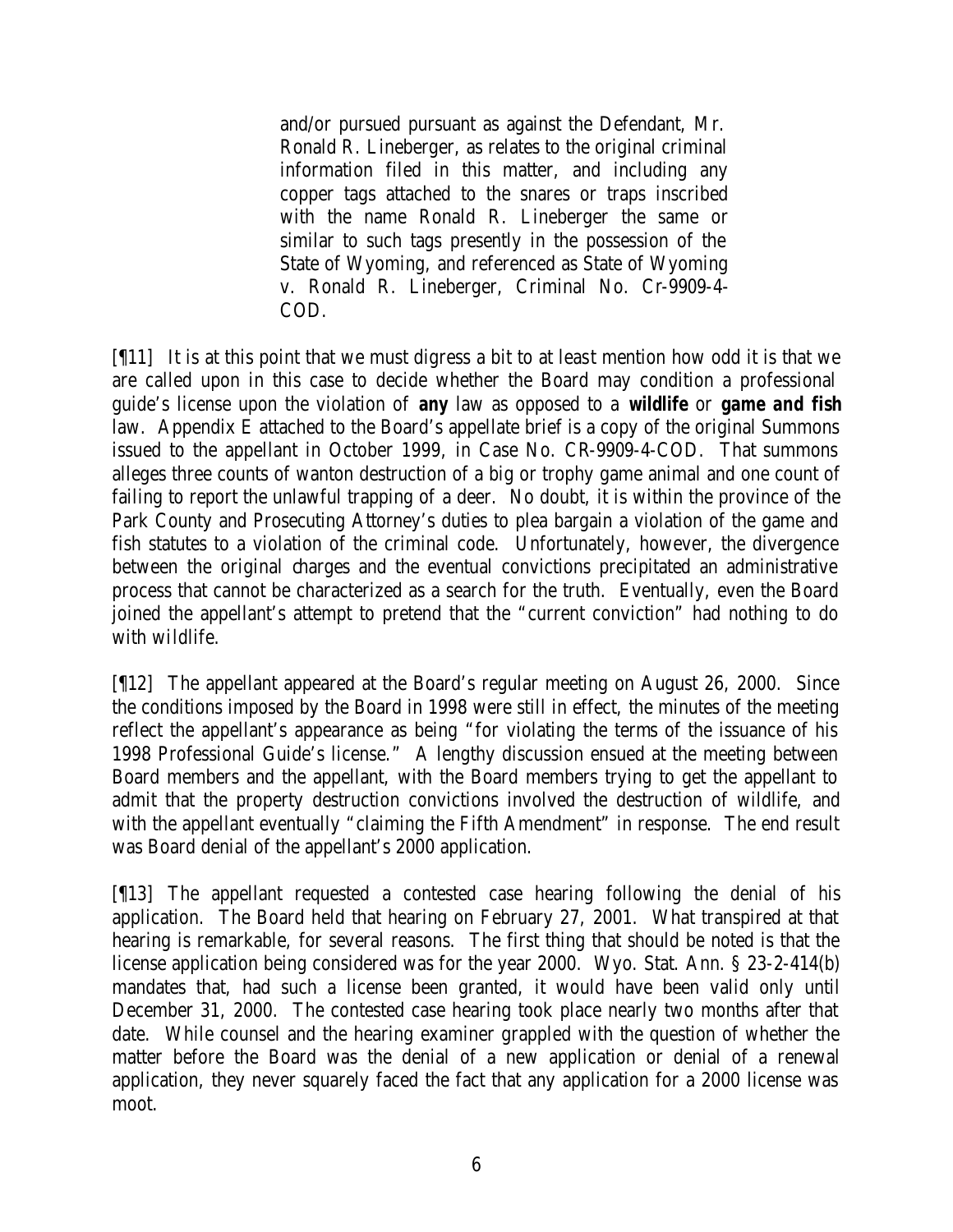[¶14] The second remarkable feature of the contested case hearing was the agreement of the parties to limit the issue to whether the Judgment and Sentence showing the two misdemeanor property destruction convictions—being violations of any state or federal law—were violations of the 1998 agreement. While it is, perhaps, not surprising that the appellant would be delighted by the exclusion of any evidence as to the original wildlife charges, it is not nearly so clear why the Board made this concession. In any event, the result was that the Board chose to take a stand on the limited question of whether the Board can impose a condition that a licensee may not violate *any* law:

> [ASSISTANT ATTORNEY GENERAL]: Actually I will speak to that. He just talked at length about significant wildlife violations, and I'm saying it doesn't matter whether there's a wildlife violation or not.

> What happened was Mr. Lineberger sent a letter to the Board saying I would like to request a probationary license. The Board granted a probationary license. The conditions on that probationary license were, one, the conditions would stay in effect for five years; two, he would not violate any state or federal laws, and then there were other conditions dealing with Game and Fish regulations, Board regulations, Forestry Service regulations, but it said also in there no violations of state or federal law.

> Now, the Board placed those restrictions on the license under Wyoming Statute  $23-2-410(c)(iv)$ , and I'll read that to you, and it says, "The Board shall impose reasonable restrictions and limitations upon licensees as necessary to implement this act." That's what they did when they established those restrictions.

[¶15] The third unusual feature of the contested case hearing, which we will note in passing, is that, after the parties agreed to exclude the testimony of anyone who knew anything about the events underlying the misdemeanor convictions, the next thirty pages of the hearing transcript are devoted to *voir dire* of the Board by the appellant's counsel to make sure that, in case any Board members did know the facts, they would not be influenced by them!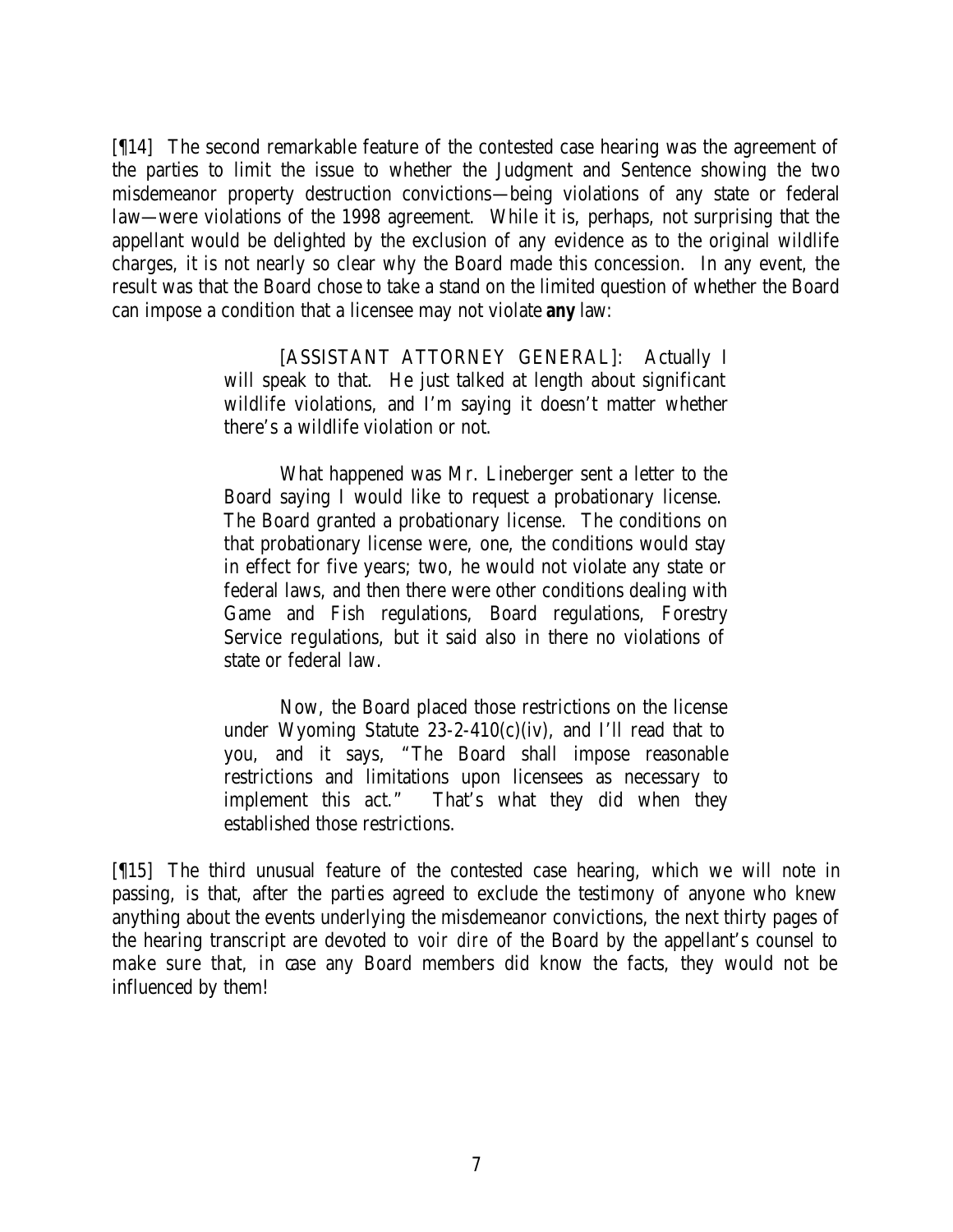#### **STANDARD OF REVIEW**

[¶16] The standard for judicial review of administrative agency action is found in Wyo. Stat. Ann. § 16-3-114(c) (LexisNexis 2001):

> (c) To the extent necessary to make a decision and when presented, the reviewing court shall decide all relevant questions of law, interpret constitutional and statutory provisions, and determine the meaning or applicability of the terms of an agency action. In making the following determinations, the court shall review the whole record or those parts of it cited by a party and due account shall be taken of the rule of prejudicial error. The reviewing court shall:

> > (i) Compel agency action unlawfully withheld or unreasonably delayed; and

> > (ii) Hold unlawful and set aside agency action, findings and conclusions found to be:

> > > (A) Arbitrary, capricious, an abuse of discretion or otherwise not in accordance with law;

> > > (B) Contrary to constitutional right, power, privilege or immunity;

> > > (C) In excess of statutory jurisdiction, authority or limitations or lacking statutory right;

> > > (D) Without observance of procedure required by law; or

> > > (E) Unsupported by substantial evidence in a case reviewed on the record of an agency hearing provided by statute.

*See also Wyoming Bd. of Outfitters and Professional Guides v. Clark*, 2002 WY 24, ¶ 7, 39 P.3d 1106, 1108 (Wyo. 2002).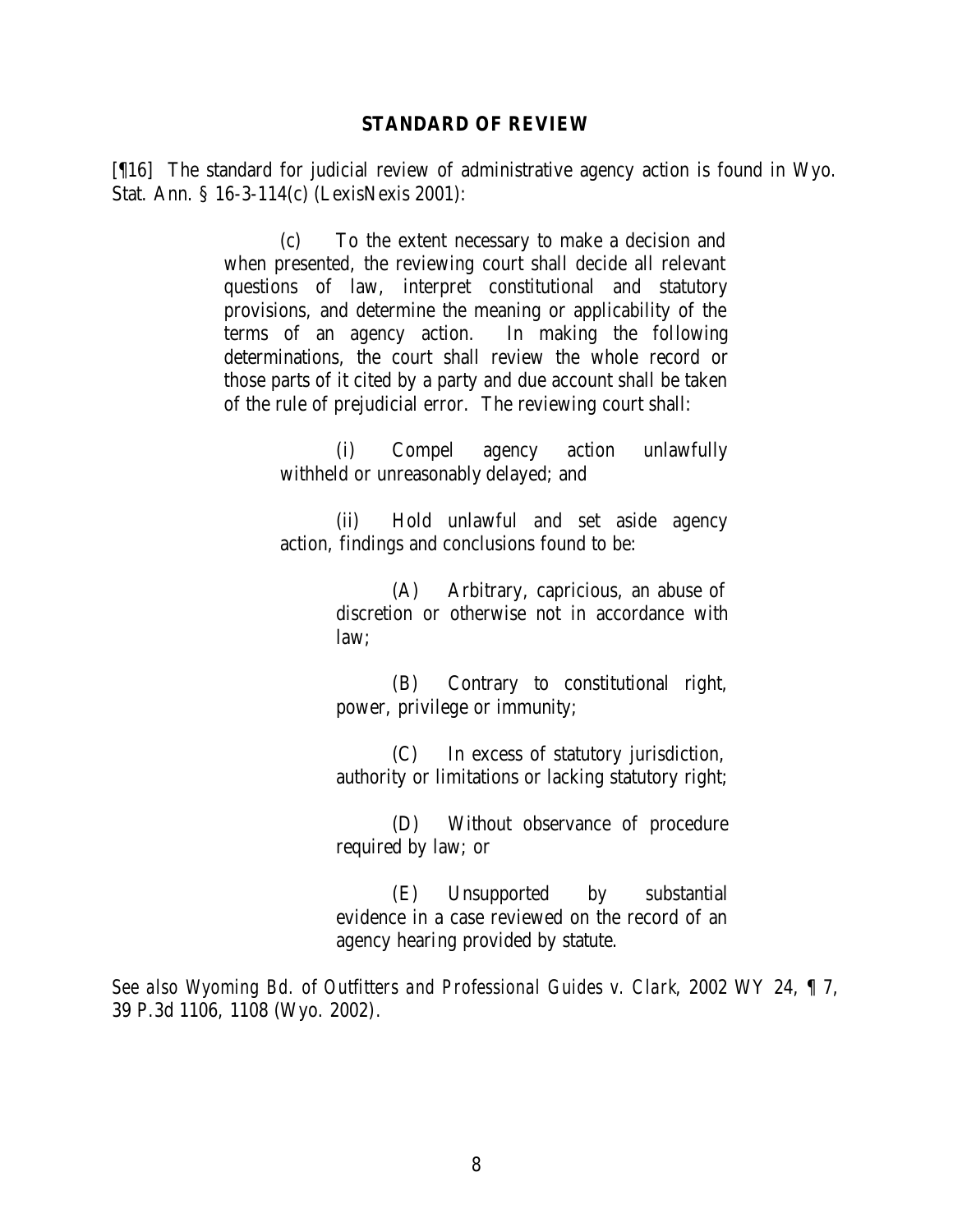#### **DISCUSSION**

[¶17] We have recently answered several of the questions raised by this petition for review. In particular, we have stated that: (1) by conditioning a professional guide license for a number of years, the Board has not granted a multi-year license, since such is beyond the Board's statutory powers; and (2) the Board may impose licensing qualifications beyond the limited ones set forth in Wyo. Stat. Ann. § 23-2-412(a). *Clark*, 2002 WY 24, ¶¶ 10-14, 39 P.3d at 1109; *Wyoming Bd. of Outfitters and Professional Guides v. Clark*, 2001 WY 78, ¶¶ 11-20, 30 P.3d 36, 41-44 (Wyo. 2001). In addition, in a case of this nature, the licensing issues have become moot:

> We stated in the case of *Smith Keller & Associates v. Dorr*, 4 P.3d 872, 876 (Wyo.2000) (*citing Bard Ranch Co. v. Frederick*, 950 P.2d 564, 566 (Wyo.1997)):

> > "Our general law on justiciability provides that courts should not consider issues which have become moot. *Gulf Oil Corp. v. Wyoming Oil and Gas Conservation Comm'n*, 693 P.2d 227, 233 (Wyo.1985). We do not decide cases when a decision will have no effect or pertains only to matters that might arise in the future. *McLain v. Anderson*, 933 P.2d 468, 472 (Wyo.1997). A case is moot when the determination of an issue is sought which, if provided, will have no practical effect on the existing controversy. *Id.* Therefore, if events occur during the pendency of an appeal that cause a case to become moot or make determination of the issues unnecessary, we will dismiss it. *Id.*; *see also Rocky Mountain Helicopters, Inc. v. Air Freight, Inc.*, 773 P.2d 911, 924-25 (Wyo.1989)."

In *Sanchez v. State*, 982 P.2d 149, 150 (Wyo.1999), we further elaborated that a case is moot when the matter upon which a determination is sought presents no actual controversy or when a decision can have no practical effect. We have also recognized the general rule that the issue of mootness constitutes a question of law and may be properly addressed by a court *sua sponte*. *Cooper v. Town of Pinedale*, 1 P.3d 1197, 1201 (Wyo.2000) (citing, in part, *Fund for Animals v. Babbitt*, 89 F.3d 128, 132 (2nd Cir.1996); *see also Northern Utilities, Inc. v. Public Service Comm'n*, 617 P.2d 1079, 1085 (Wyo.1980).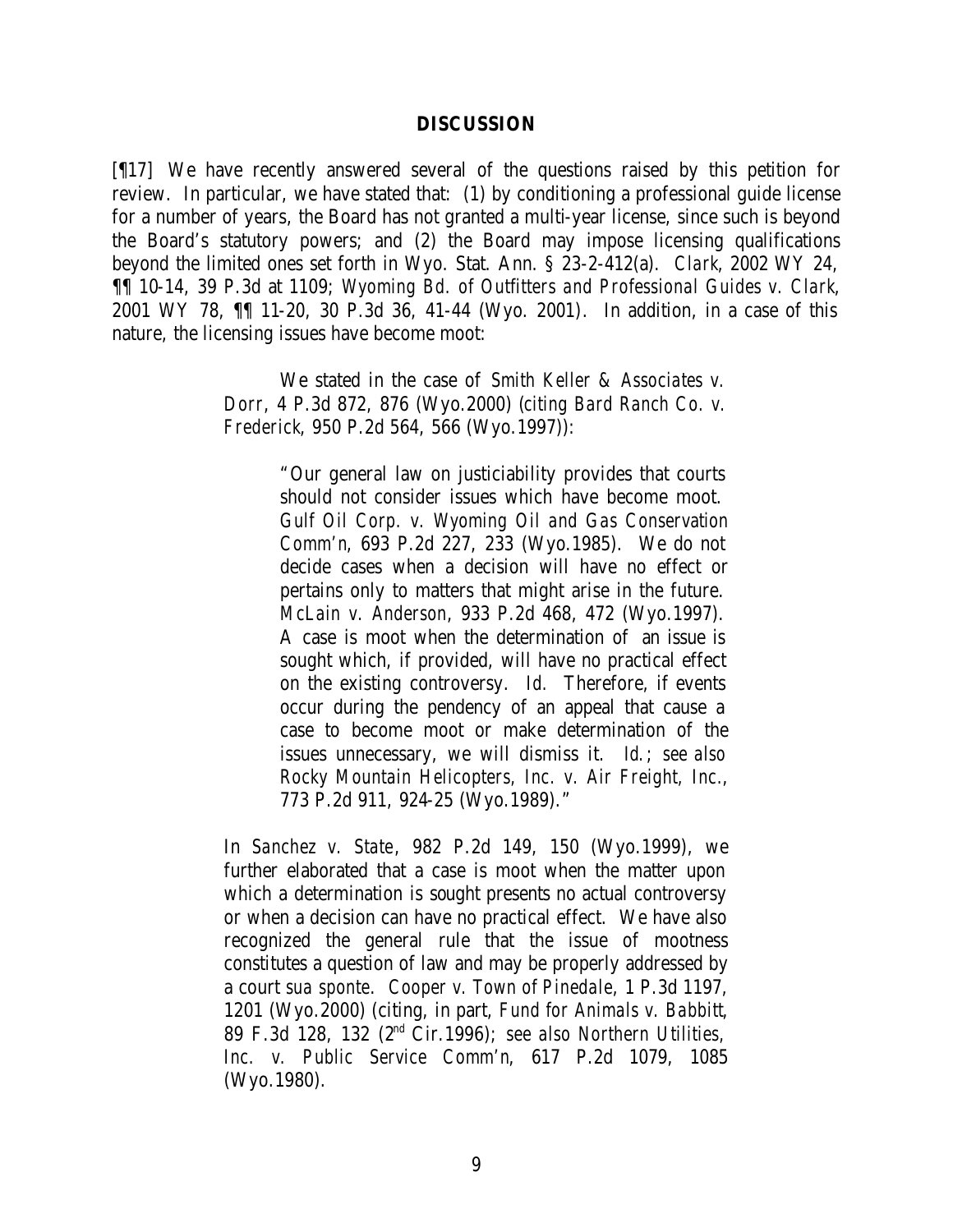\* \* \*

Any determination by this court relating to the bases upon which the Board denied the 1999 license is moot in that it would be wholly ineffectual and of no practical effect. Indeed, if this court were to rule that Clark should not have been denied his 1999 guide license, this determination would be completely inconsequential as the issuance of this license almost two years after the 1999 year has ended would be of no practical value to Clark. Similarly, if this court were to uphold the Board's action in denying Clark his 1999 guide license and reverse the ruling made by the district court, such would be equally of no worth at this late date.

*Clark*, 2002 WY 24, ¶¶ 9-15, 39 P.3d at 1108-09.

[¶18] One circumstance, however, leads us to conclude that the single question we proposed earlier herein should be answered:

> May the Board condition the granting of a professional guide's license upon a licensee's agreement that he will voluntarily relinquish the license in the event that he is convicted of violating *any* state or federal law?

[¶19] The conditioning of any license granted to the appellant was for a five-year period, 1998-2002. It is likely that the appellant will apply for a 2002 license, and that the Board will attempt once again to impose the restriction that the appellant not violate *any* law. Perhaps that is even the reason the Board so carefully posited this as the only issue at the contested case hearing. At any rate, since the question has been fully developed and argued in this case, and since it is likely to arise again with the appellant, and likely with other applicants, we will address it.

[¶20] In a case substantially similar to the one now before this Court, although involving the revocation of a license rather than the denial of an application, we said the following about the authority of administrative agencies:

It is well established that:

"An administrative agency is limited in authority to powers legislatively delegated. 'Administrative agencies are creatures of statute and their power is dependent upon statutes, so that they must find within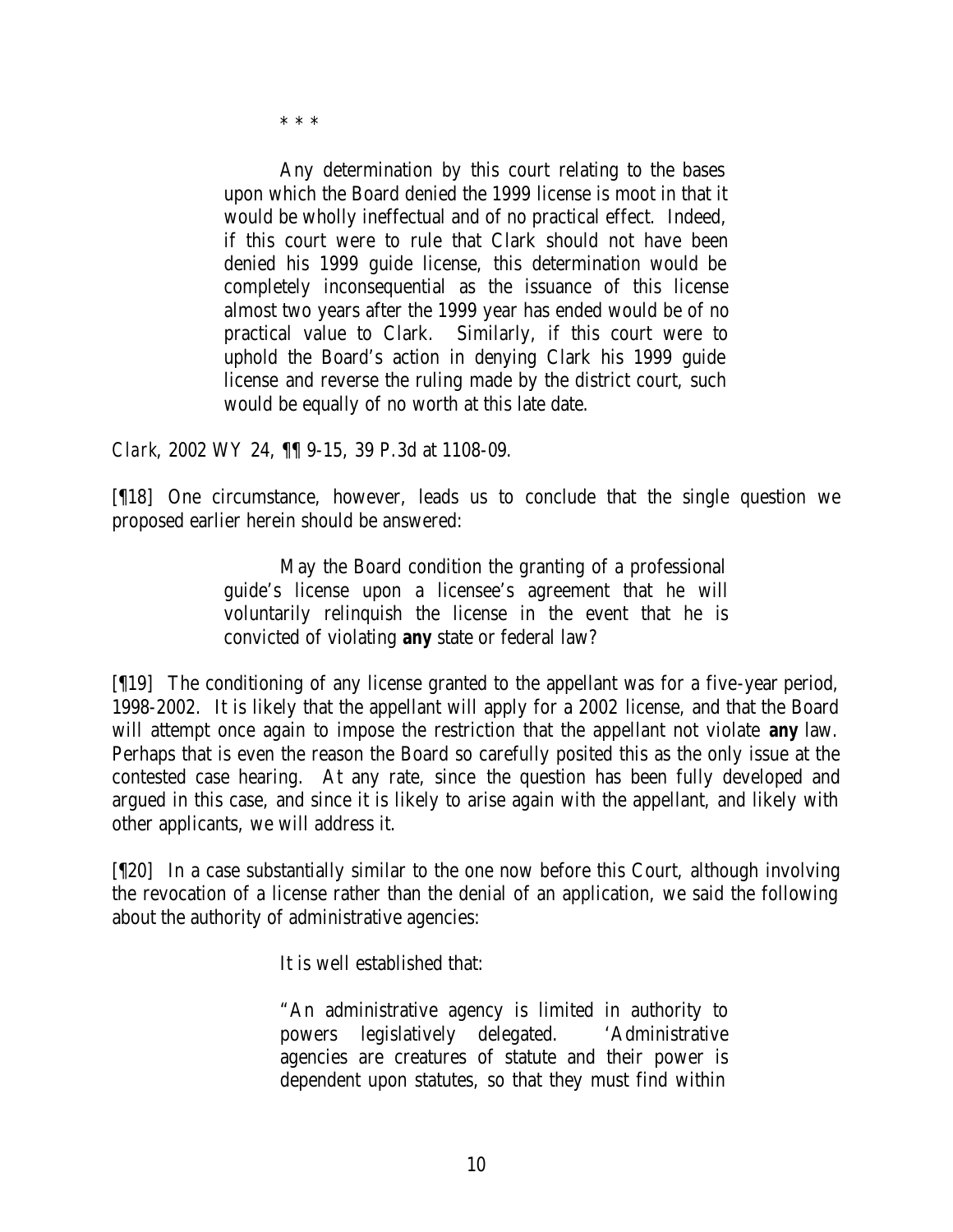the statute warrant for the exercise of any authority which they claim.'"

*Amoco Production Co. v. State Bd. of Equalization*, 12 P.3d 668, 673 (Wyo.2000) (citations omitted). "An agency is wholly without power to modify, dilute or change in any way the statutory provisions from which it derives its authority." *Platte Development Co. v. State, Environmental Quality Council*, 966 P.2d 972, 975 (Wyo.1998).

*Disciplinary Matter of Billings*, 2001 WY 81, ¶ 24, 30 P.3d 557, 568 (Wyo. 2001). We then held that, where the statute provided for license revocation only for violation of a *significant* law pertaining to wildlife, the Board could not revoke a license for violation of *any* law pertaining to wildlife. *Id.* at ¶ 25, 30 P.3d at 569.

[ $[21]$  The same principle applies in the instant case. Wyo. Stat. Ann. § 23-2-410(c)(iv) generally empowers the Board to impose "reasonable" restrictions and limitations to implement the act. More specifically, Wyo. Stat. Ann. § 23-2-412(e) requires license applicants to report convictions for (1) federal or state laws or regulations relating to wildlife or game and fish; (2) felonies; and (3) federal or state laws relating to criminal fraud. This subsection clearly indicates the legislature's intent as to what the Board may require in this regard. The Board is not free to add "(4) any federal or state law."

[¶22] We strictly construe statutory language when determining the powers granted to an administrative agency. *US West Communications, Inc. v. Wyoming Public Service Com'n*, 958 P.2d 371, 374 (Wyo. 1998). The power of a board to grant or refuse a license must be based upon the qualifications of the applicant indicated in a statute. *Peterson v. Incorporated Town of Guernsey, In Platte County*, 26 Wyo. 272, 183 P. 645, 647 (1919). While licensing acts are passed for the public's protection, licensing requirements must be reasonable and not arbitrary. *Allhusen v. State By and Through Wyoming Mental Health Professions Licensing Bd.*, 898 P.2d 878, 885 (Wyo. 1995). Fundamentally, the licensing requirement must be rationally related to the applicant's fitness for the occupation. *Frank v. State By and Through Wyoming Bd. of Dental Examiners*, 965 P.2d 674, 679 (Wyo. 1998). 2 *See also Karan v. Adams*, 807 F.Supp. 900, 907 (D.Conn. 1992); *Hughes v. Board of Architectural Examiners*, 17 Cal.4th 763, 72 Cal.Rptr.2d 624, 952 P.2d 641, 657 (1998) and *Indiana State Bd. of Registration and Ed. for Health Facility Administrators v. Cummings*, 180 Ind.App. 164, 387 N.E.2d 491, 496 (1979).

<sup>&</sup>lt;sup>2</sup> This Court has used the same rationale in invalidating a statute that authorized suspension of drivers' licenses for persons under the age of majority who illegally possessed alcohol, where the violation bore no rational relationship to driver's licensing. *Johnson v. State Hearing Examiner's Office*, 838 P.2d 158, 167 (Wyo. 1992). While *Johnson* had more to do with equal protection than it did with administrative law or statutory construction, the underlying concept of the state interfering with the exercise of a right or privilege is the same.